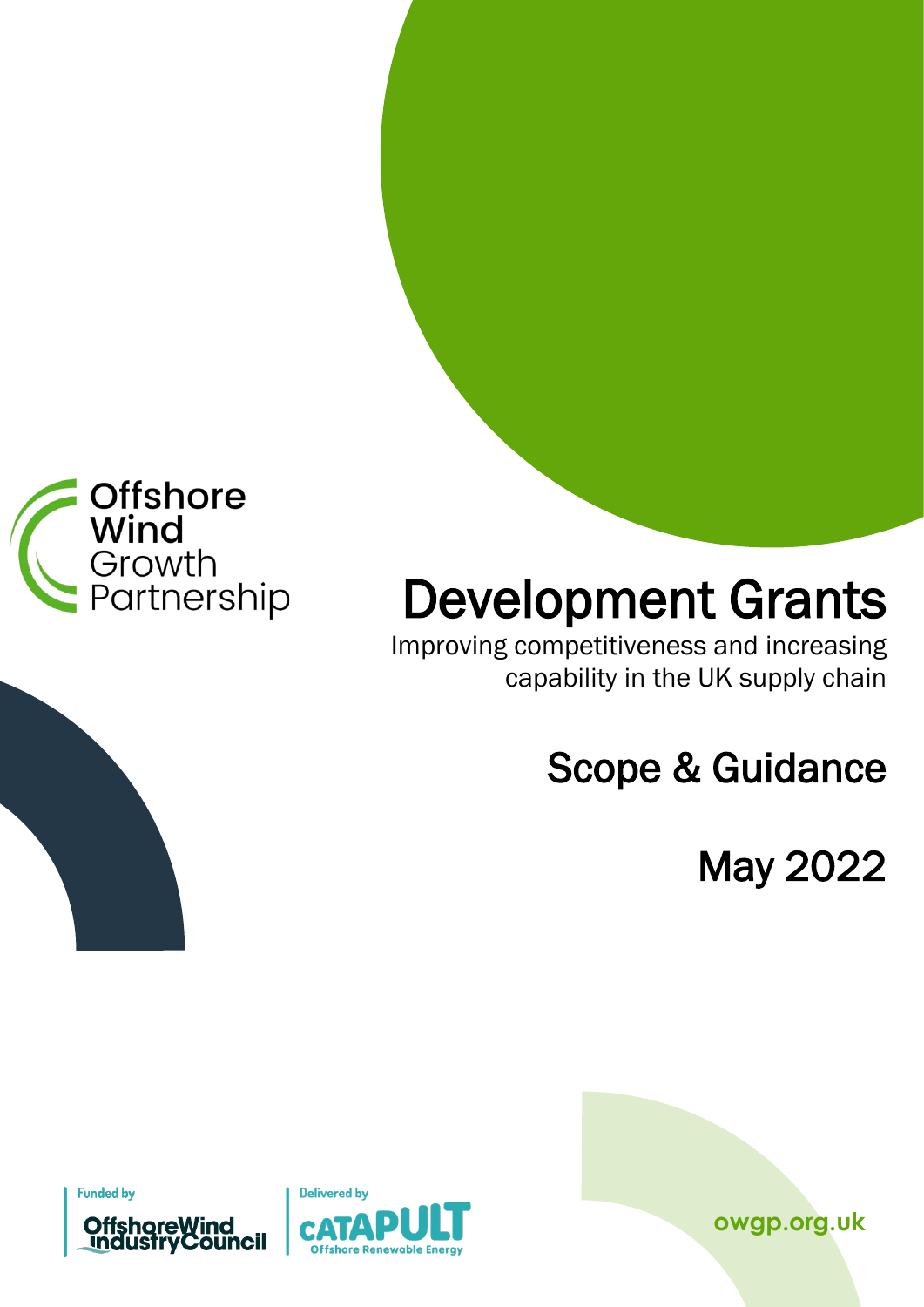# **Contents**

| 2 <sup>1</sup> |  |
|----------------|--|
| 3 <sup>1</sup> |  |
|                |  |
| 5              |  |
| 6              |  |
| 7 <sup>7</sup> |  |
| 8              |  |
|                |  |
|                |  |
|                |  |
|                |  |
|                |  |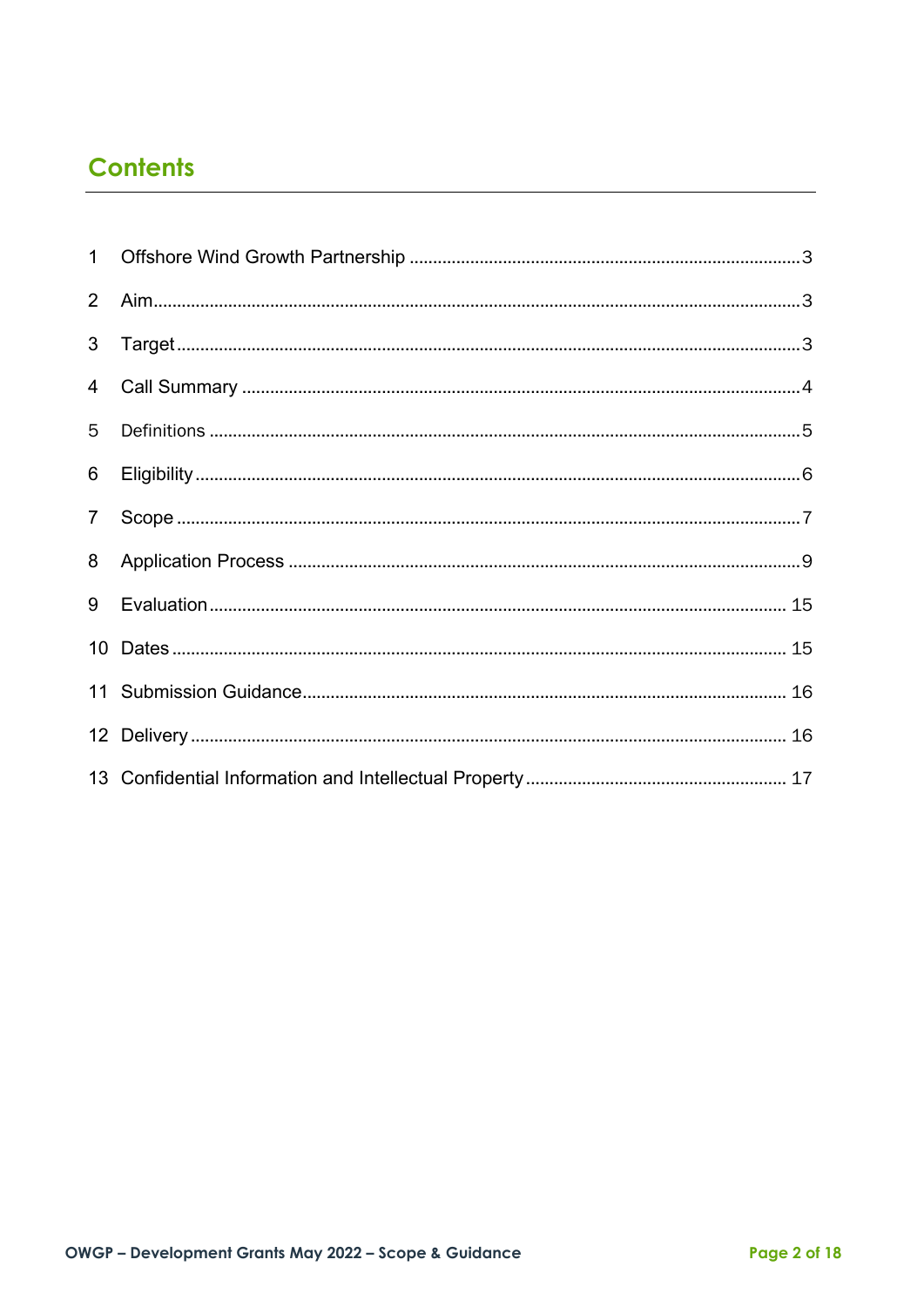# <span id="page-2-0"></span>**1 Offshore Wind Growth Partnership**

The Offshore Wind Growth Partnership (OWGP) is a long-term business transformation programme that has been established as part of the UK Offshore Wind Sector Deal. It will promote closer collaboration across the supply chain, implement structured productivity improvement programmes and facilitate shared growth opportunities between developers and the supply chain.

Over the next 10 years, the OWGP will invest up to £100 million in projects, activities, products and services that provide direct support to high growth companies in the UK offshore wind supply chain. The programme will deliver a combination of strategic capability assessments, business support services and grant funding to grow existing companies, drive greater collaboration, increase business competitiveness, champion innovation and attract new entrants.

## <span id="page-2-1"></span>**2 Aim**

The purpose of the Development Grants is to help UK companies to improve their competitiveness or increase capability to enable a step-change in their growth. The call is open to a wide range of proposals across the existing supply chain and beyond, to fund projects that will lead to an increase in UK content, jobs, turnover and/or exports in the offshore wind sector. This covers investment in new equipment and facilities as well as the development and implementation of new processes. We are especially interested in projects that will create significant export potential and can demonstrate a clear export strategy within the application,

See Section 6 for the Scope.

## <span id="page-2-2"></span>**3 Target**

This competition is open to UK companies that are currently working in offshore wind but also from adjacent sectors such as:

- Onshore Wind
- Renewables (other)
- Aerospace
- Oil & Gas
- **Nuclear**
- Automotive

Companies working in other sectors are encouraged to apply providing the proposal demonstrates a clear business case and ambition to grow market share in offshore wind.

Projects must be delivered in the UK, although the OWGP will consider (and encourages) proposals targeted towards export opportunities. To be eligible to apply, organisations must be a UK registered business of any size but must be able to contribute at least 50% of the total project budget.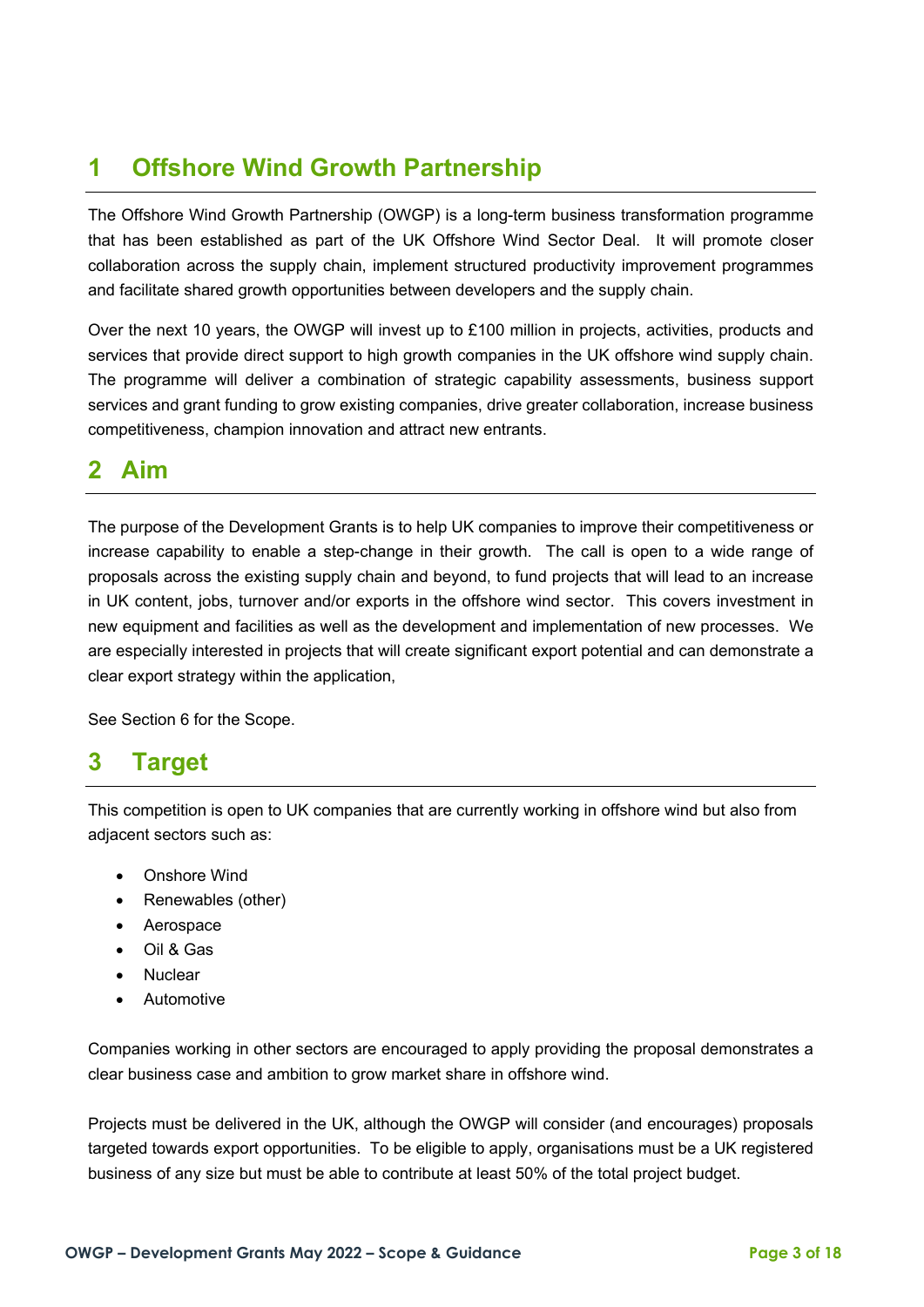Funding is provided to successful companies in the form of a grant. However, depending on the nature of the project, OWGP are open to exploring commercial profit-sharing arrangements post-project that would enable the reinvestment of funds back into OWGP support programmes.

# <span id="page-3-0"></span>**4 Call Summary**

| <b>Funding Call</b>  | <b>Development Grants</b>                                                                                                                                                                                                                                                            |  |  |  |
|----------------------|--------------------------------------------------------------------------------------------------------------------------------------------------------------------------------------------------------------------------------------------------------------------------------------|--|--|--|
| Objectives           | To help companies improve competitiveness and/or increase capability<br>to accelerate their growth in the sector                                                                                                                                                                     |  |  |  |
|                      | Applicants must be a UK-registered company of any size.<br>$\bullet$                                                                                                                                                                                                                 |  |  |  |
|                      | Applicants cannot submit a funding application for a project that<br>is already underway or is anticipated to commence prior to the<br>award decision.                                                                                                                               |  |  |  |
|                      | Applicants must NOT be in receipt of current OWGP grant funding<br>$\bullet$<br>through a funding competition launched within the last 12 months.                                                                                                                                    |  |  |  |
|                      | Applicants that are resubmitting a proposal from a previous<br>$\bullet$<br>OWGP funding competition may only resubmit ONCE.                                                                                                                                                         |  |  |  |
| Eligibility          | Applicants must demonstrate existing capability or that this can<br>$\bullet$<br>be applied to offshore wind.                                                                                                                                                                        |  |  |  |
|                      | Applicants must be able to demonstrate a clear business need or<br>$\bullet$<br>market opportunity for their development activity.                                                                                                                                                   |  |  |  |
|                      | Applicants must demonstrate ability to contribute cash or in-kind<br>$\bullet$<br>investment of at least 50% of the total project budget. (For<br>example: a £2m project could be made up of £1m OWGP grant,<br>£500k investment from company and £500k in-kind from the<br>company) |  |  |  |
|                      | Projects can focus on one or more of the following areas that facilitate<br>company growth:                                                                                                                                                                                          |  |  |  |
| Scope                | Investing in new equipment or facilities to increase<br>$\bullet$<br>manufacturing or service delivery capacity or capability.<br>Developing and implementing new operational processes that will<br>$\bullet$<br>increase competitiveness in the UK and global markets.             |  |  |  |
|                      | Investing in new technologies, products and/or services to<br>$\bullet$<br>improve operational performance, reliability and/or efficiency.<br>Please note that any technology development should be<br>near-to-market, ready for commercialisation.                                  |  |  |  |
|                      | Other activity that will grow the company and lead to increased<br>jobs, turnover and/or exports.                                                                                                                                                                                    |  |  |  |
|                      | Projects should enable a step-change in growth and can include capital<br>and operational expenditure.                                                                                                                                                                               |  |  |  |
| <b>Activity Type</b> | Projects will be based on a long-term business plan that covers<br>operational costs, forecast market share, revenue, employment and<br>exports.                                                                                                                                     |  |  |  |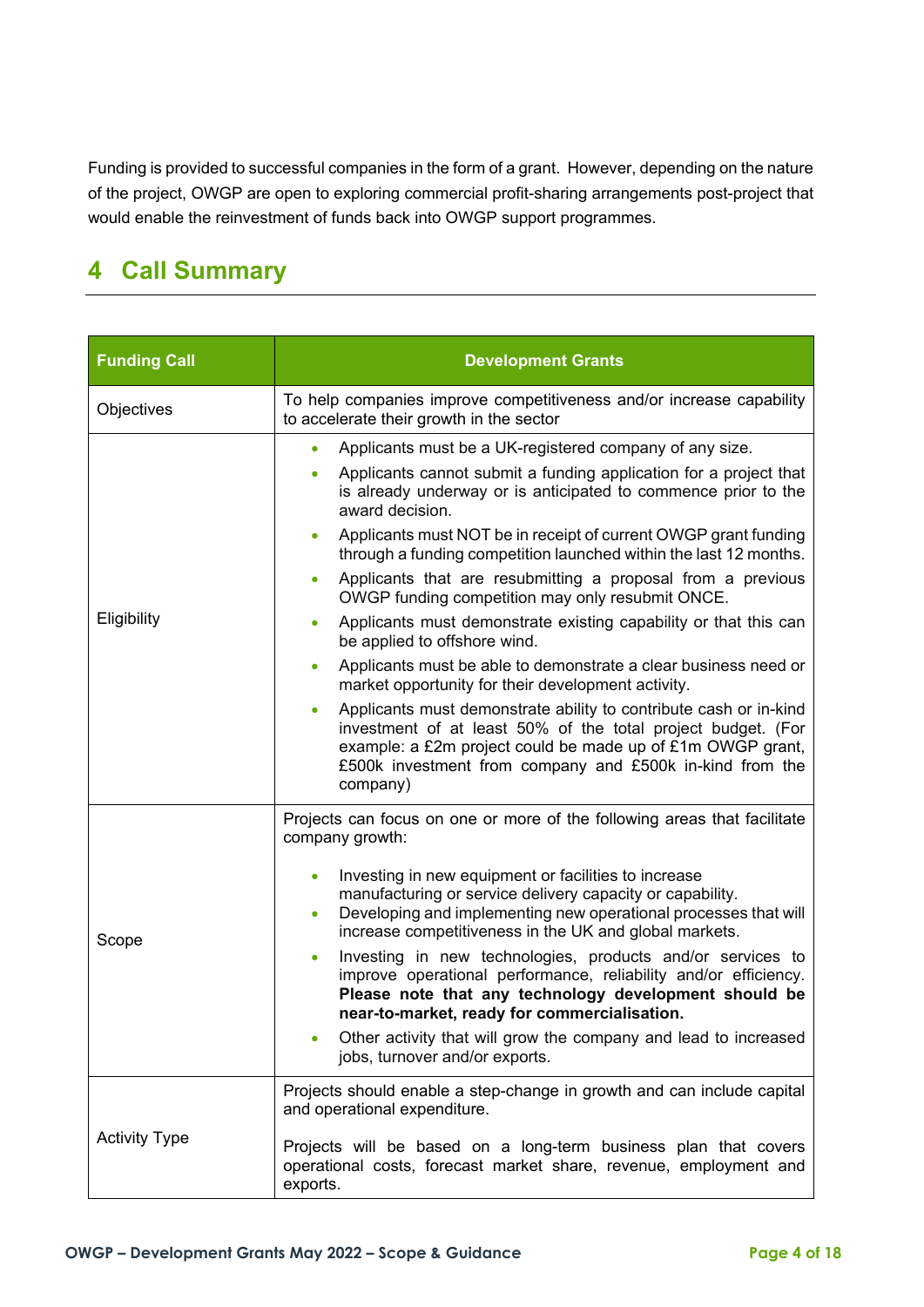|                            | Projects should deliver increased jobs, exports, turnover and IP for the<br>lead applicant, all within the offshore wind sector.                                                                                                                                                                                       |  |  |
|----------------------------|------------------------------------------------------------------------------------------------------------------------------------------------------------------------------------------------------------------------------------------------------------------------------------------------------------------------|--|--|
| <b>Project Duration</b>    | Projects can be between 9 months and 24 months duration.                                                                                                                                                                                                                                                               |  |  |
| <b>Eligible Costs</b>      | Your project's total eligible grant funded costs <b>must be</b> between £50,000<br>and £500,000. This is range of grant that can be awarded. Applicants<br>may receive funding for eligible project costs of up to 50% of the total<br>project budget. The minimum grant is £50,000, the maximum grant is<br>£500,000. |  |  |
| <b>Funding Type</b>        | Funding will be provided in the form of a grant. OWGP are open to<br>exploring commercial profit-sharing arrangements post-project that would<br>enable the reinvestment of funds back into OWGP support programmes                                                                                                    |  |  |
| Call Opens                 | Monday 30 <sup>th</sup> May 2022                                                                                                                                                                                                                                                                                       |  |  |
| Online Briefing Webinar    | Wednesday $15^{th}$ June 2022 from $14:00 - 15:00$                                                                                                                                                                                                                                                                     |  |  |
| Stage 1 Closes             | Friday 29 <sup>th</sup> July 2022 at 17:00                                                                                                                                                                                                                                                                             |  |  |
| <b>Applicants Notified</b> | Friday 16 <sup>th</sup> September 2022                                                                                                                                                                                                                                                                                 |  |  |
| Stage 2 Closes             | Friday 28 <sup>th</sup> October 2022 at 17:00                                                                                                                                                                                                                                                                          |  |  |
| <b>Award Decision</b>      | Friday 16 <sup>th</sup> December 2022                                                                                                                                                                                                                                                                                  |  |  |
| <b>Project Start</b>       | All projects must be ready to start on or before 1 <sup>st</sup> February 2022, with<br>agreed match funding and a project plan.                                                                                                                                                                                       |  |  |

# <span id="page-4-0"></span>**5 Definitions**

The following terms shall have the meaning as described in the Definitions shown below:

| Term                    | <b>Definition</b>                                                                                                                                                                                                                                                                                                                                     |  |
|-------------------------|-------------------------------------------------------------------------------------------------------------------------------------------------------------------------------------------------------------------------------------------------------------------------------------------------------------------------------------------------------|--|
| Applicant               | A UK-based supply chain company that makes an application to the OWGP<br>for funding or support.                                                                                                                                                                                                                                                      |  |
| Assessor                | An OWGP appointed assessor that reviews the Development Grant<br>applications to determine eligibility and alignment with OWGP KPIs. Stage 2<br>applications will also be reviewed by the OWGP Board of Directors.                                                                                                                                    |  |
| Grant agreement         | An agreement which will be signed between the successful applicant and the<br>OWGP. Under this agreement, the applicant will agree to implement the<br>project described in the application. The OWGP will agree to make available<br>the funds to the applicant to deliver the project in arrears, upon evidence<br>of deliverables and expenditure. |  |
| <b>Deliverables</b>     | The agreed set of specific outputs from the project.                                                                                                                                                                                                                                                                                                  |  |
| <b>Delivery Partner</b> | A service provider who provides specialist knowledge/expertise to the<br>Applicant during the project. These would be classed as "sub-contracting"<br>costs for the project.                                                                                                                                                                          |  |
| <b>Eligible Costs</b>   | Costs that will be funded by OWGP, e.g. labour, materials, sub-contracting,<br>travel & subsistence                                                                                                                                                                                                                                                   |  |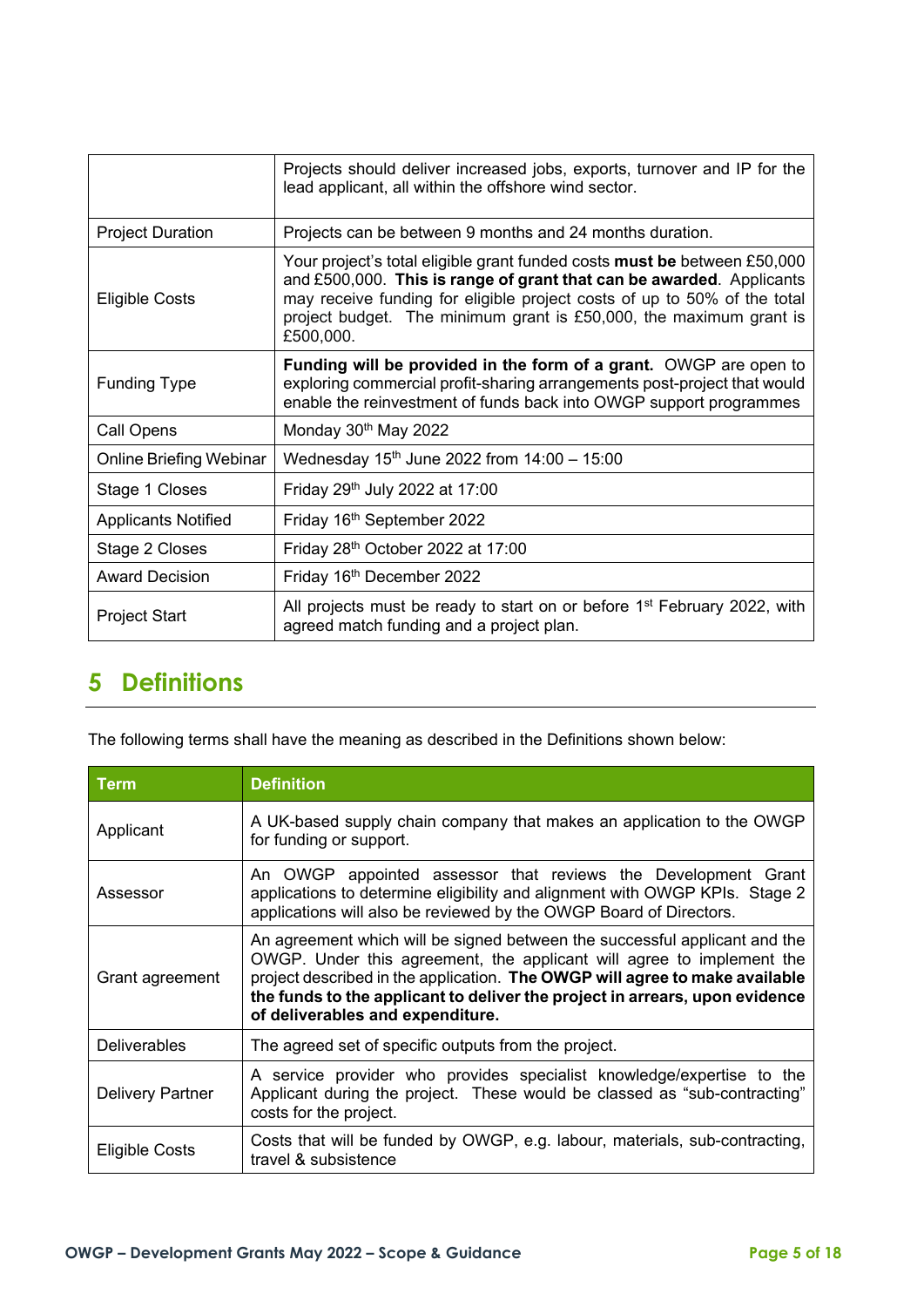| <b>Project Budget</b> | The <b>total budget for the project</b> including eligible costs and company<br>contributions. |
|-----------------------|------------------------------------------------------------------------------------------------|
| Match Funding         | Company contribution to the project that can be in-kind and/or financial.                      |

## <span id="page-5-0"></span>**6 Eligibility**

The Applicant must meet the following criteria:

- Be a UK-registered company of any size
- Show a clear intent to develop their business further in offshore wind
- Have not received OWGP grant funding (as lead organisation) through a funding competition launched in the last 12 months, i.e., the May 2021 Development Grants, the September 2021 Innovation Grants or the December 2021 Development Grants.
- If resubmitting a proposal from a previous OWGP funding competition that was unsuccessful, this is the first and only resubmission.
- Have not already started the eligible project activities outlined in the funding proposal or anticipate commencing these activities prior to an official award decision.
- Show a clear intent to improve competitiveness and/or increase capability in offshore wind
- Demonstrate existing capability in offshore wind or have a firm plan for working in offshore wind
- Show a clear intent to grow the business in terms of turnover, UK jobs, UK exports and UKbased IP with justification and evidence provided.
- Provide an in-kind contribution to the total project costs
- Make only one submission to this funding call per company
- Explain how this project would not take place without OWGP support and why this funding is additional to business-as-usual activity.

In addition to the Applicant, we encourage the inclusion of other organisations as part of the wider Project Team. These could be:

• Other UK-based business, academic institution, public sector organisation, charity or Research and Technology Organisation (RTO)

**If an applicant does not make a substantial effort to exploit the award in line with the grant agreement, the OWGP reserves the right to award no more funding to the applicant in this, or any other OWGP programme.**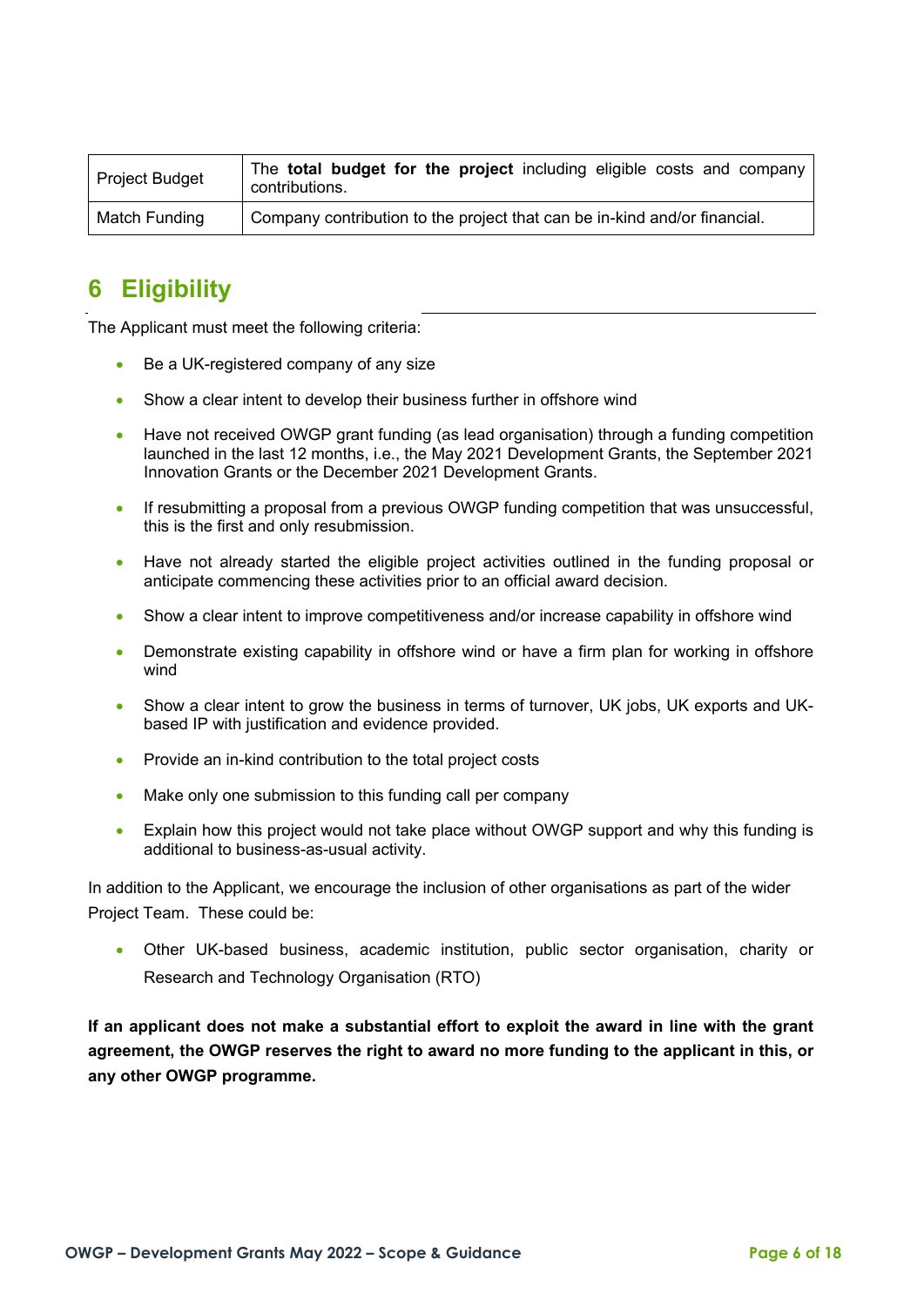# <span id="page-6-0"></span>**7 Scope**

The aim of this competition is to support UK supply chain companies to grow through increased competitiveness, increased capability and/or development of new technologies, products, and services. Companies are invited to submit applications for projects that demonstrate high growth potential and will enable increases in UK content, jobs and exports.

In line with the strands, OWGP is seeking applications from UK companies with proposals focused on one of the following areas:

- Investing in new equipment or facilities to increase manufacturing or service delivery capacity or capability.
- Developing and implementing new operational processes that will increase competitiveness in the UK and global markets
- Investing in new technologies, products and/or services to improve operational performance, reliability and/or efficiency. **Please note that any technology development should be near-to-market, ready for commercialisation**.
- Other activity that will grow the company and lead to increased jobs, turnover and/or exports.

This competition will support companies with transformative plans for growth in offshore wind. Successful applicants will be high growth companies that can make a marked contribution to UK offshore wind projects and maximize their export potential following completion of their projects.

If you are not sure whether a project fits within criteria above, please contact the OWGP team prior to submitting a Stage 1 Application to ensure it is within scope.

OWGP will monitor successful projects and track progress in line with forecast outputs and key performance indicators for the programme. Projects must be transformative, additional to businessas-usual activity and be able to deliver long-term impact.

Due to the wide scope, the Development Grant funding call is anticipated to be extremely competitive. Therefore, within your application you should clearly demonstrate:

- The main motivation for the project, detailing the barriers to growth in offshore wind.
- What improvements the project will deliver to the business to support growth.
- How the project fits with your current business plan, product range or service offerings
- How it will make you more competitive
- The outputs you expect from the project and how these will help you address the challenge(s) identified.
- The impact of the project on UK jobs, turnover, UK exports and UK-based IP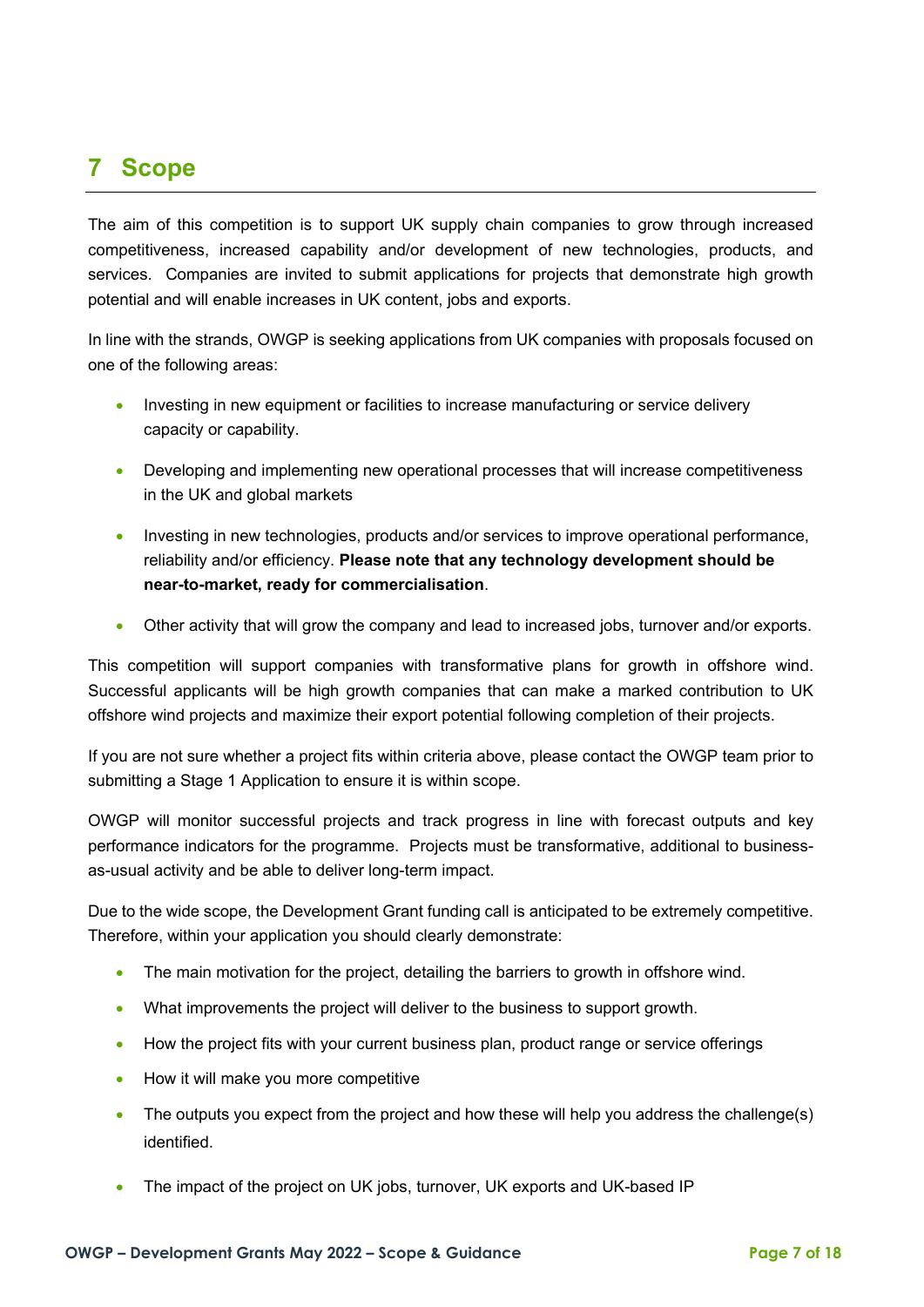- The expertise of the project team in relation to your approach to the project, highlighting any gaps.
- The structure and features of your target market(s)
- The main work packages of the project, milestones and deliverables as part of a project plan
- Your approach to project management, identifying any major tools and mechanisms you will use to succeed
- The main risks and uncertainties of the project and how you will mitigate these
- If your project could go ahead in any form without OWGP funding and if so, the difference that OWGP funding would make, such as a faster route to market, target customers or reduced risk

If you need support finding partners that could help deliver your project, please get in touch with the OWGP Programme Team at [info@owgp.org.uk](mailto:info@owgp.org.uk) who can help you find suitable companies and also direct you to the appropriate representative within your regional [Cluster.](https://owgp.org.uk/clusters/)

#### **7.1 Project Type**

We will fund projects that align with the scope areas and will enable a step-change in growth for the business. This can be a combination of capital and operational expenditure.

#### **7.2 Projects we will not fund**

We are not funding projects:

- **That do not focus on company growth in offshore wind specifically.**
- That are not led by a UK company
- That do not align with the scope
- That are already underway
- From companies that cannot clearly demonstrate a business case or market opportunity
- From companies that cannot demonstrate an in-kind contribution
- From companies that have received an OWGP grant from a funding competition dated within the last 12 months.
- That have already been resubmitted to OWGP following an initial unsuccessful application
- That are early-stage research and unable to demonstrate short-term impact on company growth
- That will not be ready to start by 1<sup>st</sup> February 2023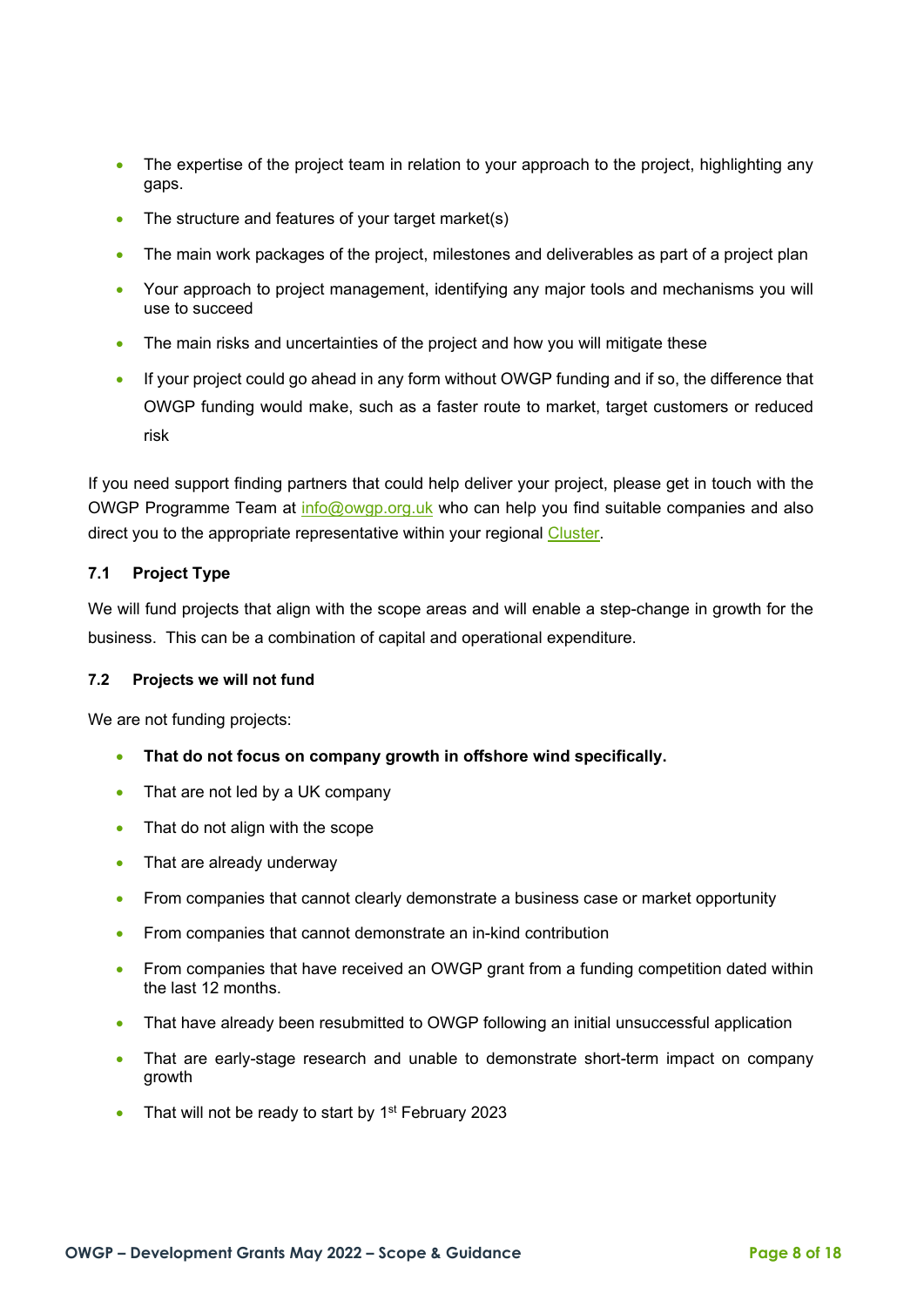# <span id="page-8-0"></span>**8 Application Process**

The Development Grant funding call has a two-stage application process to enable the OWGP to manage the volume of applications and allow a simple first stage application.

## **8.1 Stage 1 Application**

Applicants will have until **29th July 2022 at 17:00** to submit the Stage 1 Application Form to via **Microsoft Forms.** You can access the Application Form [here.](https://forms.office.com/Pages/ResponsePage.aspx?id=R4KE2RusbUeKLnx2ESlngypgVCwluFdKvPBiWRyQkXlUN0ZTMEc1VU4xOTVGVFZISkg1WTYzTzJSVy4u)

**PLEASE NOTE:** You will **NOT** be able to save and return to your application within the form. We strongly recommend that you draft responses to the questions below before copying into the form for submission.

The Stage 1 Application consists of **6 Sections with a total of 50 questions** that will enable the OWGP to determine the company and project eligibility:

#### **Section 1: Contact Details & Company Information**

- 1. Applicant Name
- 2. Applicant Position
- 3. Applicant Email Address
- 4. Applicant Contact Telephone Number
- 5. Company Name
- 6. UK Company Registration Number
- 7. Number of Employees
- 8. What size is your company? *We will base this definition on Full Time Equivalent (FTE) staff headcount*
	- Micro (<10 FTE) Small (<50 FTE) Medium (<250 FTE) Large (>=250 FTE)
- 9. What is the ownership structure of the company?
- 10. Company Turnover
- 11. Company Postcode
- 12. Company Website
- 13. Which market sector / industry would you describe as your primary sector / industry*? Please select one option or provide a text response*

| Aerospace   |
|-------------|
| Agriculture |
| Automotive  |

Chemical Industries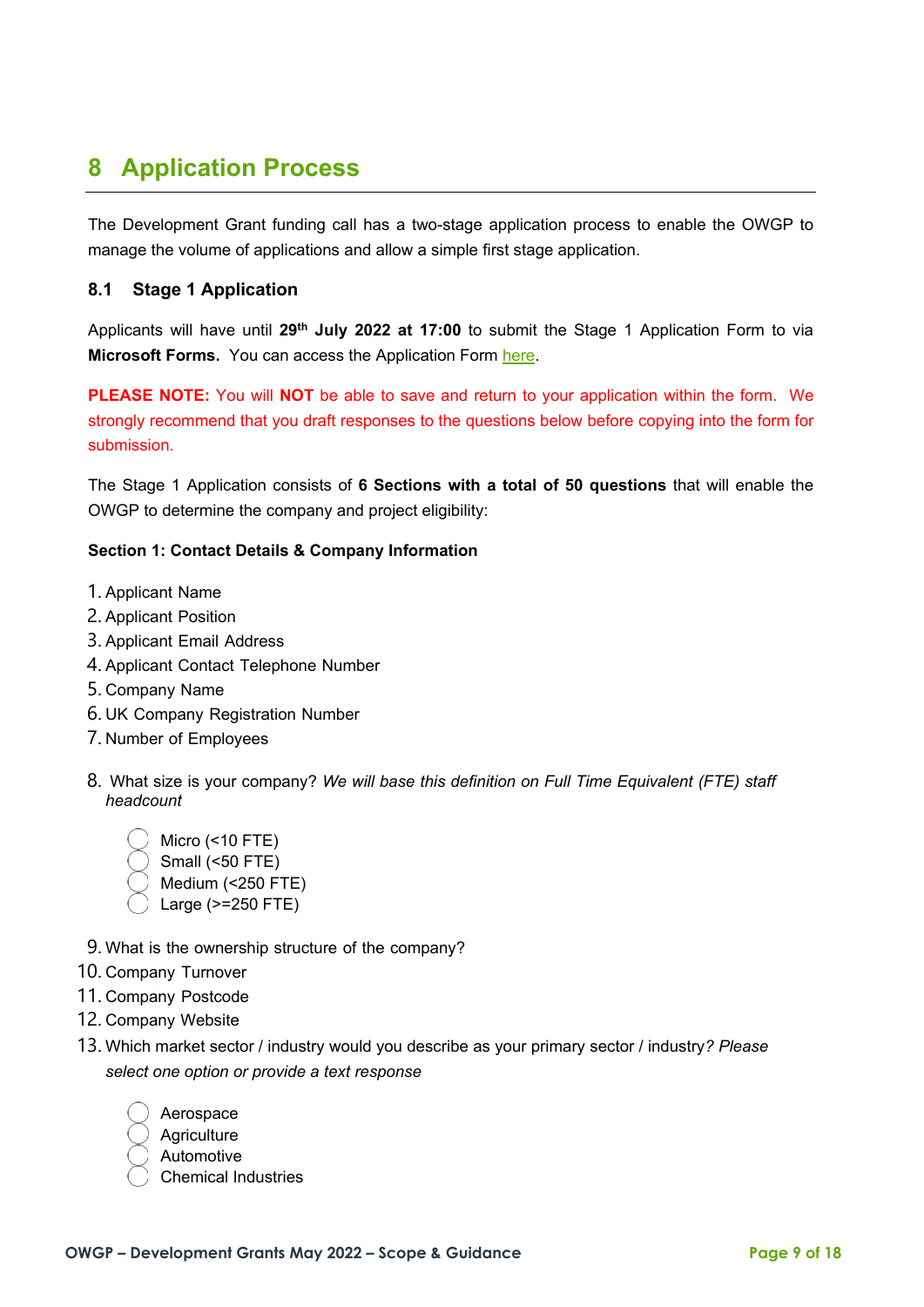

- **Other**
- 14. Which offshore wind sub-sector is your primary focus? *Please select one option or provide a text response*
	- Development (e.g. engineering and environmental surveys)
	- Engineering Services
	- Manufacture/Fabrication (turbines and balance of plant)
	- Installation and Commissioning
	- Operations and Maintenance (including inspection)
	- Decommissioning
	- **Other**
- 15. Have you or other(s) in your organisation applied to OWGP programmes in the past?
	- ) Yes we made an application and we received support from OWGP
	- Yes we made an application and we were unsuccessful
	- No we have never made an application to OWGP for support
- 16. To which programmes have your previously applied? *Please list all applications made, even if these were unsuccessful*
- 17. Is this application a resubmission from a previous OWGP Funding Competition?
	- $\binom{1}{2}$  Yes we made an OWGP funding application for this project previously and it was unsuccessful
	- $\binom{1}{2}$  No we have never made a funding application to OWGP for this project

## **Section 2: Tell us about the background to your business and ambition for growth in offshore wind**

Note: We are looking for applicants to demonstrate relevant experience or be well-suited to delivery in offshore wind. The answer should demonstrate a clear intention to develop in the offshore wind sector. The applicant should clearly describe the ambition for growth in the sector and strengths they have that will enable them to be successful.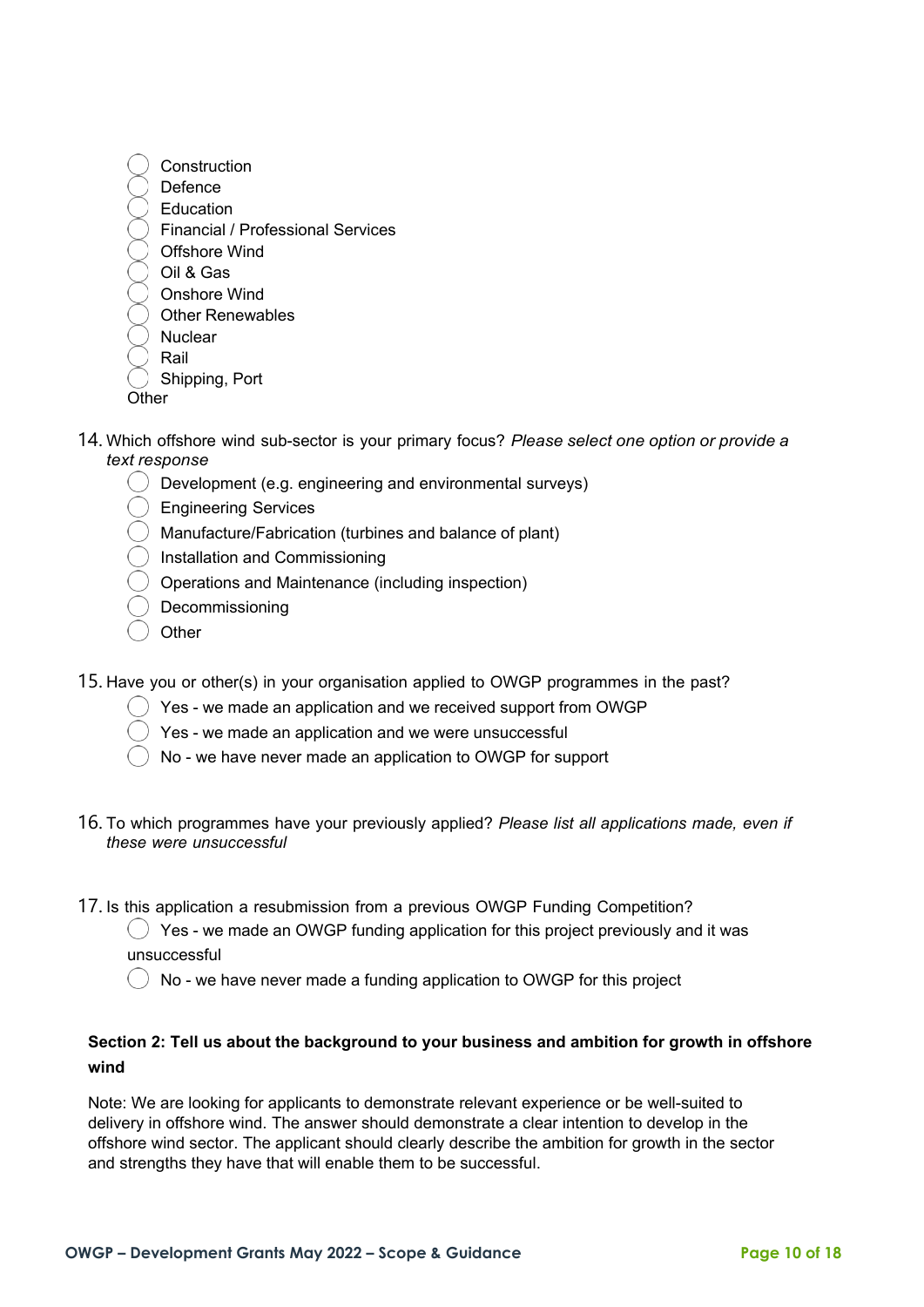- 18. What is the background to your business and what product/service/technology are you developing for delivery in offshore wind? (Max 400 words)
- 19. What is your experience in offshore wind and your plans to grow your business in the sector? *(Max 400 words) Please indicate the % of your business revenue attributed to offshore wind*

#### **Section 3: Tell us about the market opportunity/challenge(s) that your project addresses?**

Note: An applicant must show a clear understanding of the offshore wind challenges they are trying to solve with use of the OWGP funding. The applicant must clearly demonstrate the motivation for the project in line with the market opportunity/challenge(s) identified. The applicant should consider how the market is developing and ensure that the project is a sustainable solution to underpin future growth

20. What is the offshore wind business need, market opportunity, and/or challenge that your project addresses? *(Max 500 words)*

#### **Section 4: Tell us about your project and how it will unlock business growth in offshore wind**

Note: We are looking for the applicant to describe the project and justify with sound reasoning how the proposed solution is well-suited to the challenge/opportunity identified. The applicant should clearly describe how it will unlock business growth within the offshore wind sector. The applicant should clearly articulate what the project will do and how it will be managed effectively to achieve the outcomes.

- 21. What will the project do and how will it address the business need/challenges identified? *(Max 400 words)*
- 22. How will you effectively manage the delivery of the project? *(Max 300 words)*

#### **Section 5: Financial Summary**

Please provide a high-level breakdown of your anticipated project costs, amount of funding requested and company contribution. Please see the Scope & Guidance document for a description of eligible project costs. **Please ensure these costs are accurate and correct before submitting.**

Please note OWGP will provide up to 50% of the eligible project costs (up to £500,000)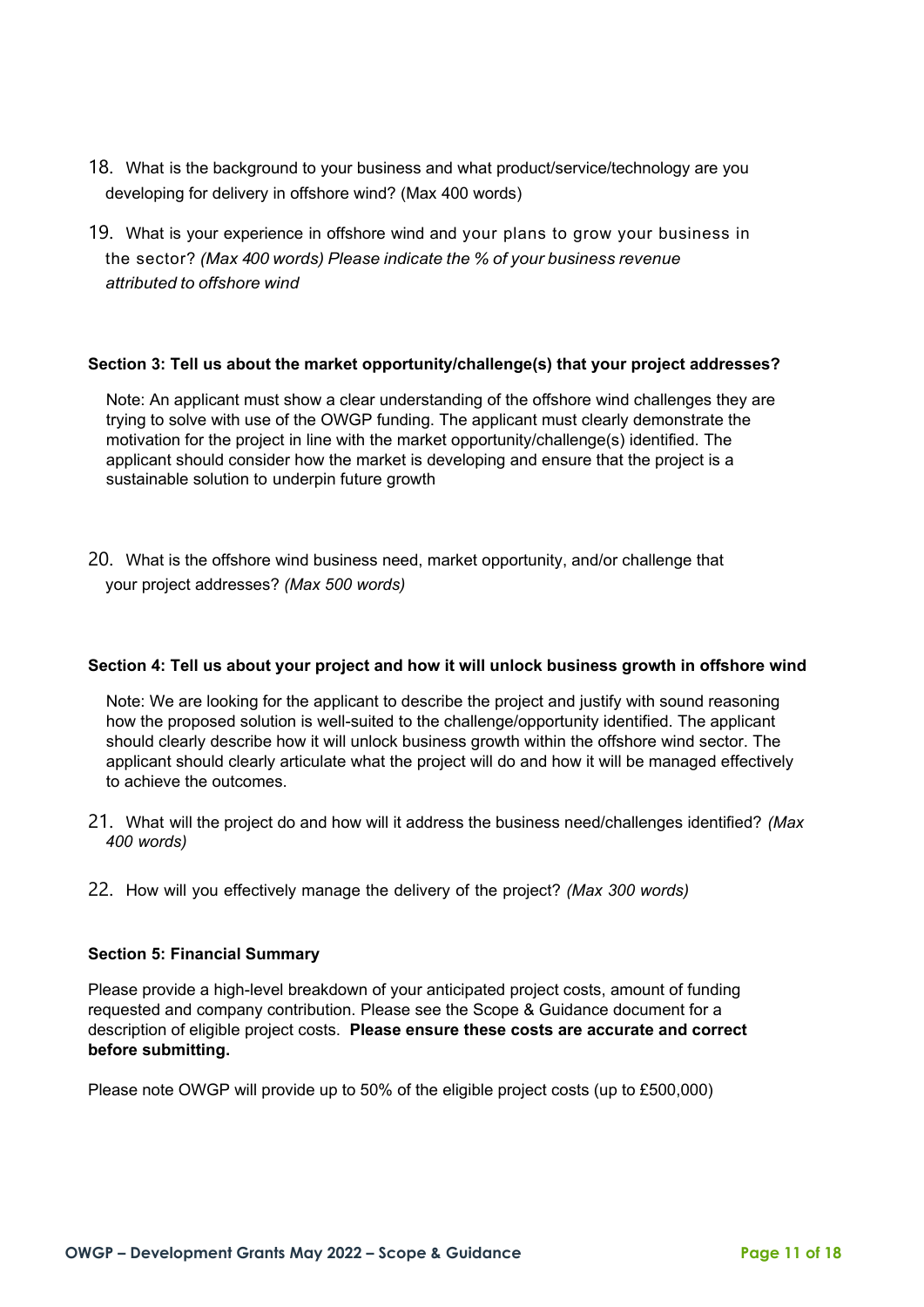- 23. Total Project Costs *(£)*
- 24. Company Contribution (at least 50%) *(£)*
- 25. Total Funding Requested *(£)*
- 26. Project Cost Breakdown: Labour Costs *(£)*
- 27. Project Cost Breakdown: Overheads (should not exceed 20% of Labour costs) *(£)*
- 28. Project Cost Breakdown: Materials *(£)*
- 29. Project Cost Breakdown: Subcontracting *(£)*
- 30. Project Cost Breakdown: Travel & Subsistence *(£)*
- 31. Project Cost Breakdown: Other *(£)*
- 32. Please use this section to provide justification of the above finances and any additional details e.g. explanation of subcontractors, split of capex/opex, any other cost descriptions.

Please also indicate if you would be open to any commercial partnership or profit-sharing arrangement should your project successfully secure OWGP support. *(Max 400 words)*

## **Section 6: What are the expected project outputs in terms of business growth?**

OWGP's activities are measured against impact made to UK companies in terms of Jobs, Turnover, Exports and IP in the Offshore Wind Sector.

Please provide a baseline figure against each measurable area in relation to your activities today **in the Offshore Wind Sector ONLY**

Then provide forecasts for each measurable area at:

- 1 year after support
- 3 years after support
- 2030

If you are new to the offshore wind sector and do not have current baseline figures for jobs, turnover,exports or IP, zero values can be accepted.

The applicant should also include any additional benefits or impacts expected as a result of this project and OWGP's support

#### **Jobs**

- 33. Baseline Jobs in the Offshore Wind Sector *Please provide a numerical value as a Full Time Equivalent (FTE)*
- 34. Forecast 1 year after support Jobs in the Offshore Wind Sector *Please provide a numerical value as a Full Time Equivalent (FTE)*
- 35. Forecast 3 years after support Jobs in the Offshore Wind Sector *Please provide a numerical value as a Full Time Equivalent (FTE)*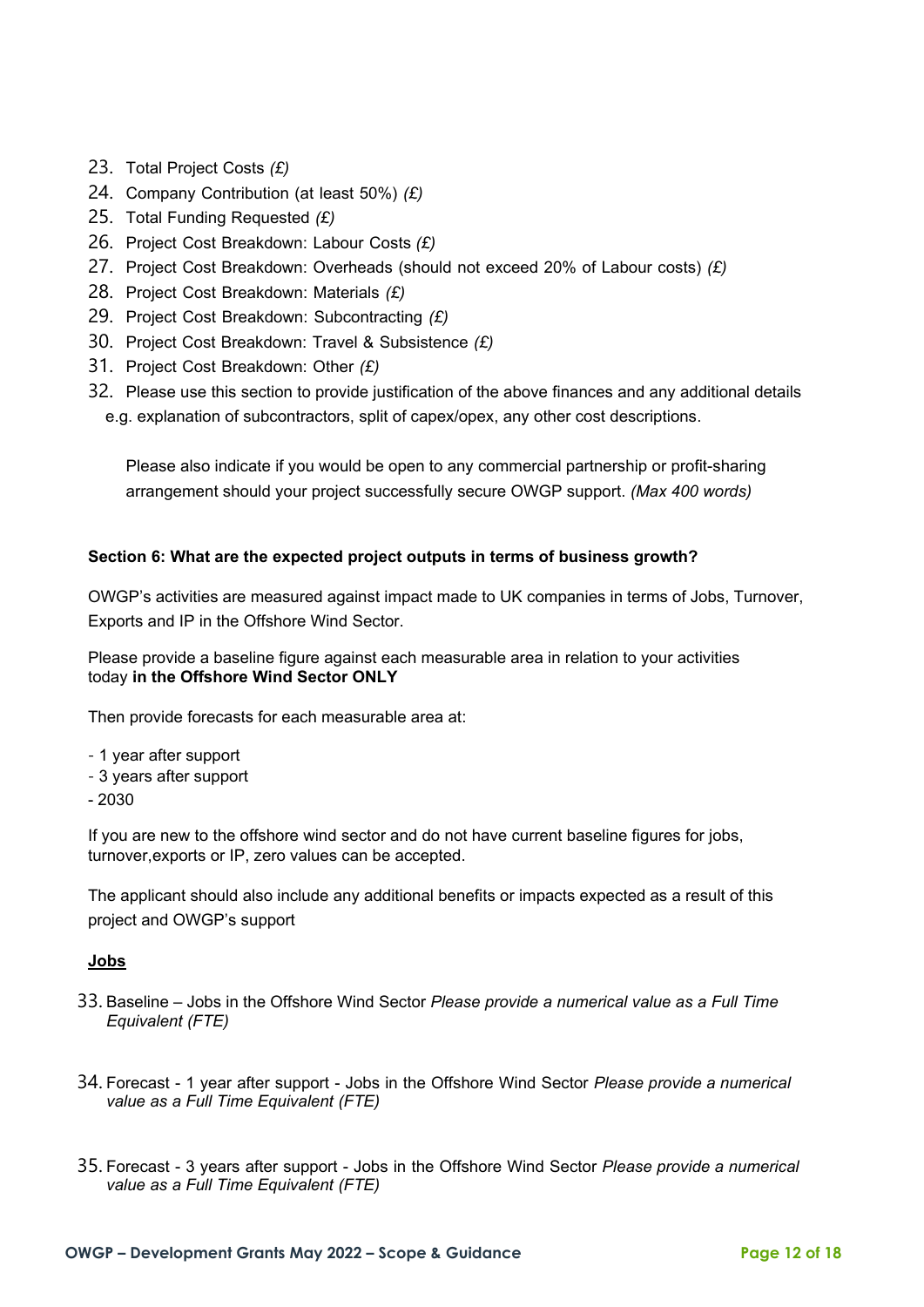36. Forecast - at 2030 - Jobs in the Offshore Wind Sector *Please provide a numerical value as a Full Time Equivalent (FTE)*

#### **Company Turnover**

- 37. Baseline Turnover attributable to the Offshore Wind Sector *Please provide a numerical value in £*
- 38. Forecast 1 year after support Turnover attributable to the Offshore Wind Sector \* *Please provide a numerical value in £*
- 39. Forecast 3 years after support Turnover attributable to the Offshore Wind Sector \* *Please provide a numerical value in £*
- 40. Forecast at 2030 Turnover attributable to the Offshore Wind Sector \* *Please provide a numerical value in £* **Exports**
- 41. Baseline Exports attributable to the Offshore Wind Sector *Please provide a numerical value in £*
- 42. Forecast 1 year after support Exports attributable to the Offshore Wind Sector *Please provide a numerical value in £*
- 43. Forecast 3 years after support Exports attributable to the Offshore Wind Sector *Please provide a numerical value in £*
- 44. Forecast at 2030 Exports attributable to the Offshore Wind Sector *Please provide a numerical value in £*

## **IP**

- 45. Baseline IP attributable to the Offshore Wind Sector *IP refers to the creation of a new marketable product or service to the Offshore Wind Sector. Your response should be in relation to the number of new products of services you bring to the sector.*
- 46. Forecast 1 year after support IP attributable to the Offshore Wind Sector *IP refers to the creation of a new marketable product or service to the Offshore Wind Sector. Your response should be in relation to the number of new products of services you bring to the sector.*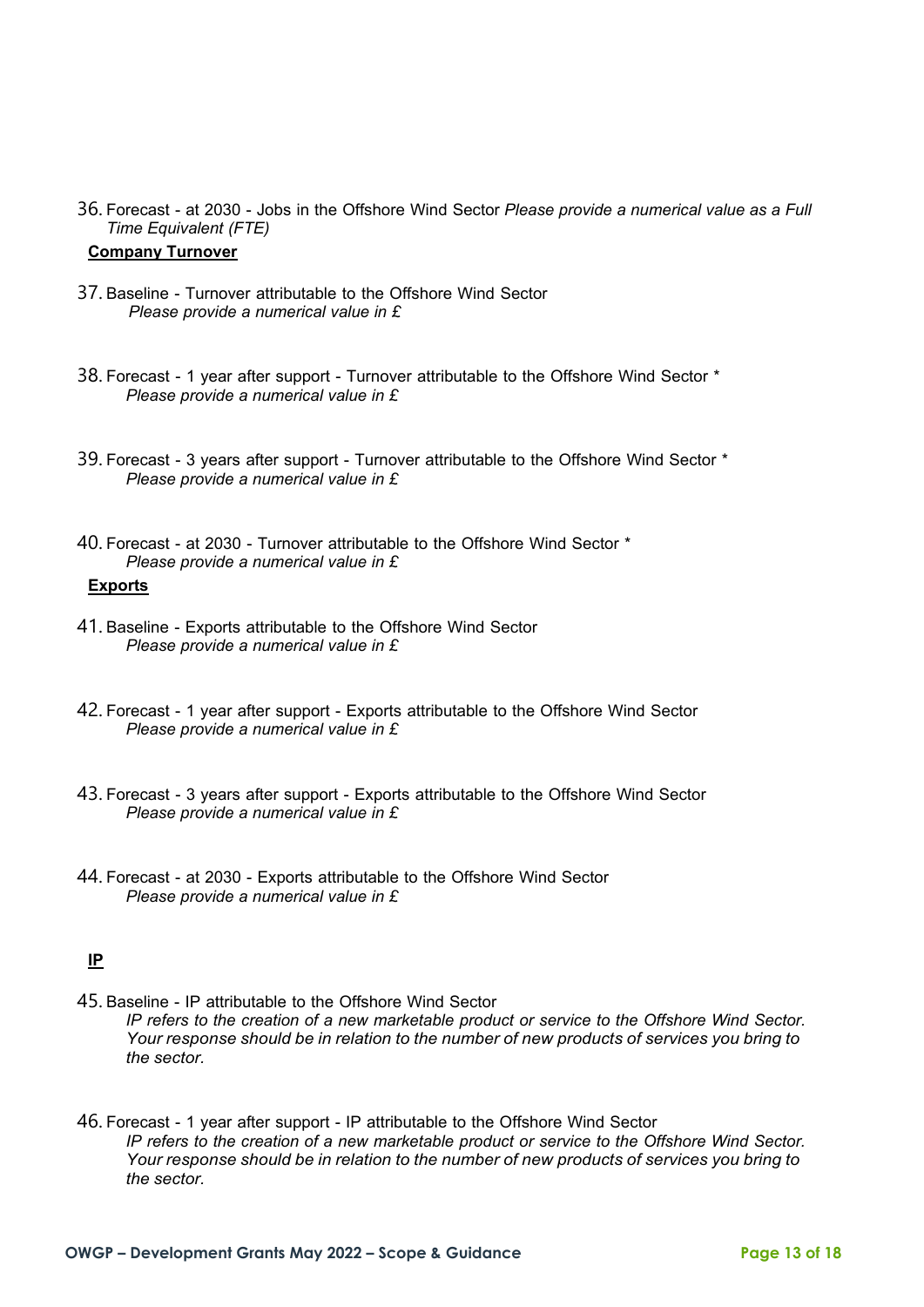- 47. Forecast 3 years after support IP attributable to the Offshore Wind Sector *IP refers to the creation of a new marketable product or service to the Offshore Wind Sector. Your response should be in relation to the number of new products of services you bring to the sector.*
- 48. Forecast at 2030 IP attributable to the Offshore Wind Sector *IP refers to the creation of a new marketable product or service to the Offshore Wind Sector. Your response should be in relation to the number of new products of services you bring to the sector.*
- 49. Please use this section to justify the forecast values above and highlight additional impact(s) expected from your project *(Max 300 words)*
- 50. Please explain if this project could go ahead in any form without OWGP funding and, if so, the difference that OWGP funding would make *(Max 200 words)*

#### - **End of Stage 1 Application Form -**

The OWGP will review all 1st Stage Applications and notify all applicants by **16th September 2022** of the decision and if they have been invited to submit a full business plan. At this time, successful Stage 1 Applicants will receive a Stage 2 Application form to complete and submit by the call deadline **28th October 2022.** Please note only successful Stage 1 Applicants can continue with the funding application process.

## **8.2 Stage 2 Application**

The Stage 2 Application will ask selected companies to develop and submit a project plan (work packages, deliverables and milestones) along with a business plan showing the forecast growth of the project. This will cover forecast market share, revenues, employment and exports. The project plan and business plan plus any supporting material must be submitted to [info@owgp.org.uk](mailto:info@owgp.org.uk) no later than 5pm on **28th October 2022.**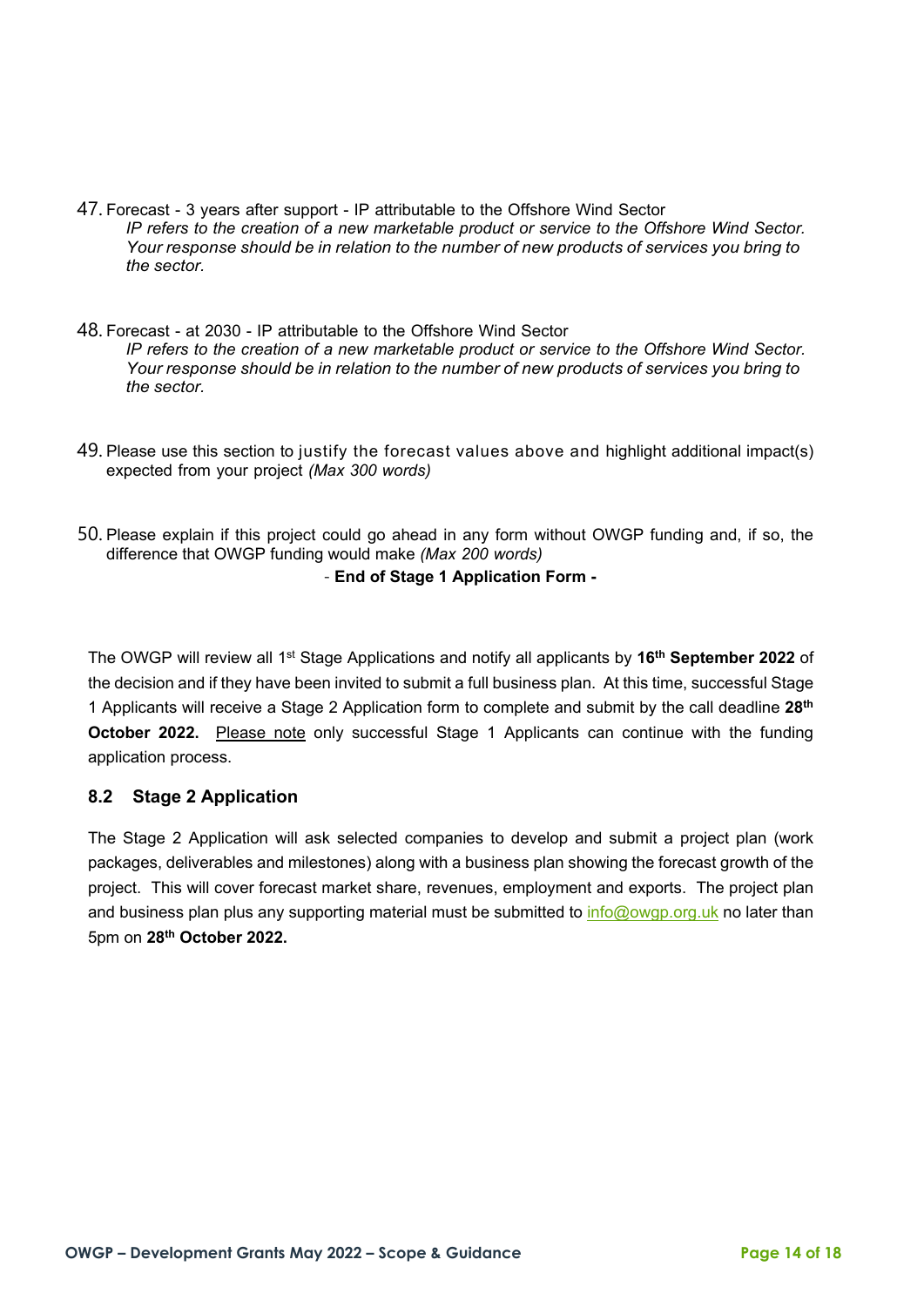# <span id="page-14-0"></span>**9 Evaluation**

Stage 1 Applications will be reviewed by the OWGP Programme Team and appointed independent assessors to ensure the project is within scope and meets eligibility criteria. Stage 2 Business Plans will be reviewed by the OWGP Programme Team, independent assessors and Board of Directors.

| <b>Criteria</b>                                  | Weighting | <b>Guidance</b>                                                                                                                                         |
|--------------------------------------------------|-----------|---------------------------------------------------------------------------------------------------------------------------------------------------------|
| Company background and<br>relevance to this call | 10%       | An Applicant must have relevant experience or be well<br>suited to delivery in the offshore wind sector and display a<br>strong knowledge of the market |
| Clear challenge/market<br>opportunity            | 20%       | An Applicant must show a clear understanding of the<br>market opportunity/challenge it is aiming to address with<br>use of the OWGP funding             |
| Project suitability and<br>approach to delivery  | 20%       | The proposed project must be clearly defined, address the<br>challenges identified and ensure effective delivery of<br>outputs                          |
| Value for Money                                  | 20%       | An applicant must clearly justify the project costs and<br>indicate why the project would be less effective/not go<br>ahead without OWGP funding        |
| Impact and Additionality                         | 30%       | An Applicant must indicate what the impact will be on<br>company growth KPIs: Jobs, turnover, IP, exports, and<br>identify additional benefits/impacts. |

Stage 1 Applications will be scored against the following criteria:

## <span id="page-14-1"></span>**10 Dates**

The following table provides a list of key dates for this Call:

| <b>Event</b>                           | <b>Date</b>                                                                |
|----------------------------------------|----------------------------------------------------------------------------|
| Call Opens                             | Monday 30 <sup>th</sup> May 2022                                           |
| <b>Online Briefing Event</b>           | 15 <sup>th</sup> June 2022 from 2:00pm – 3:00pm. Click here to<br>register |
| Stage 1 Application deadline           | 29th July 2022 at 5pm                                                      |
| Successful Stage 1 Applicants notified | 16th September 2022                                                        |
| Stage 2 Application deadline           | 28th October 2022 at 5pm                                                   |
| Applicants notified                    | On or before 16 <sup>th</sup> December 2022                                |
| <b>Project Start Date</b>              | On or before 1st February 2023                                             |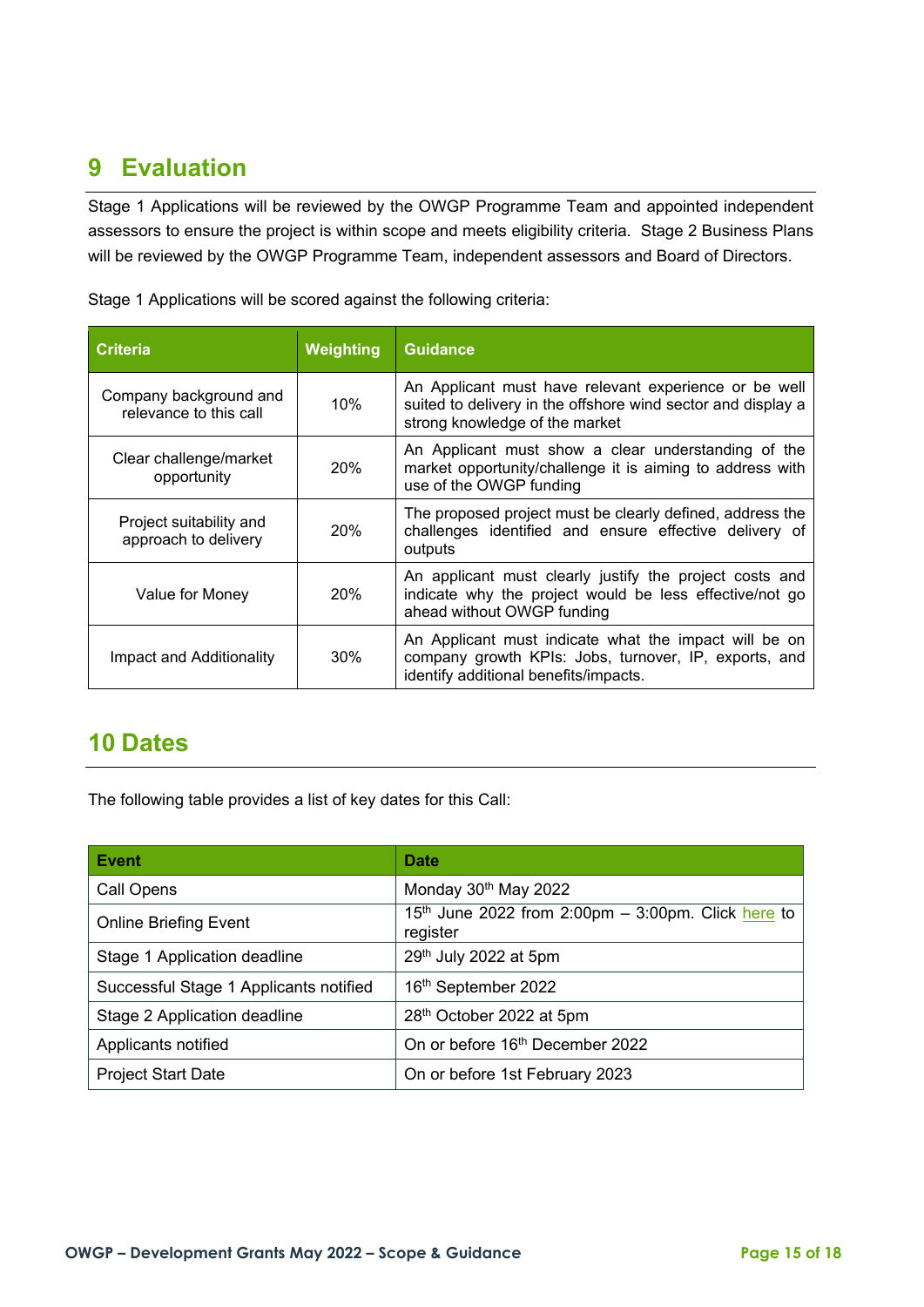# <span id="page-15-0"></span>**11 Submission Guidance**

The Stage 1 Application Form [can be accessed by clicking this link](https://forms.office.com/Pages/ResponsePage.aspx?id=R4KE2RusbUeKLnx2ESlngypgVCwluFdKvPBiWRyQkXlUN0ZTMEc1VU4xOTVGVFZISkg1WTYzTzJSVy4u) or from the OWGP website. Applicants will be able to complete and submit this form until the stated Stage 1 Application deadline. A confirmation email will inform the sender that the submission has been received and you will receive a copy of your submission.

**PLEASE NOTE:** You will **NOT** be able to save and return to your application responses within the form. We strongly recommend that you draft responses to the questions outlined in Section 8.1 before copying into the form for submission.

The Stage 2 Application material will be emailed to all applicants that are successful in the Stage 1 Application. Applicants will be able to submit their project plan and business plan, along with any attachments until the stated Competition closing date and time. The submission documents should be sent to [info@owgp.org.uk.](mailto:info@owgp.org.uk) A confirmation email will inform the sender that the submission has been received.

## **11.1 Application forms**

The Stage 1 Application is a Microsoft Form. It is recommended that draft responses are prepared prior to entering into the Microsoft Form since responses cannot be saved and returned to. Applicants should answer all questions and be aware that applications are assessed based only on what is provided by the Applicant. Where applicable, numerical or quantitative answers will be looked on favourably. Templates for the Stage 2 Project Plan and Business Plans will be provided to applicants that are successful in Stage 1.

**[Click Here](https://forms.office.com/Pages/ResponsePage.aspx?id=R4KE2RusbUeKLnx2ESlngypgVCwluFdKvPBiWRyQkXlUN0ZTMEc1VU4xOTVGVFZISkg1WTYzTzJSVy4u)** to access the Stage 1 Application Form.

## <span id="page-15-1"></span>**12 Delivery**

## **12.1 Applicant Responsibilities**

Successful applicants will be required to:

- Provide an internal champion or Project Manager to own the relationship with the OWGP and manage the agreed Programme of Activity devised by the Applicant
- Use the OWGP Project Management Plan template provided to manage and report on their project progress.
- Commit internal resource to deliver the project, as agreed by the Applicant and the OWGP
- Take responsibility for the management and delivery of their project, ensuring that evidence of deliverables is provided to the OWGP in advance of grant payments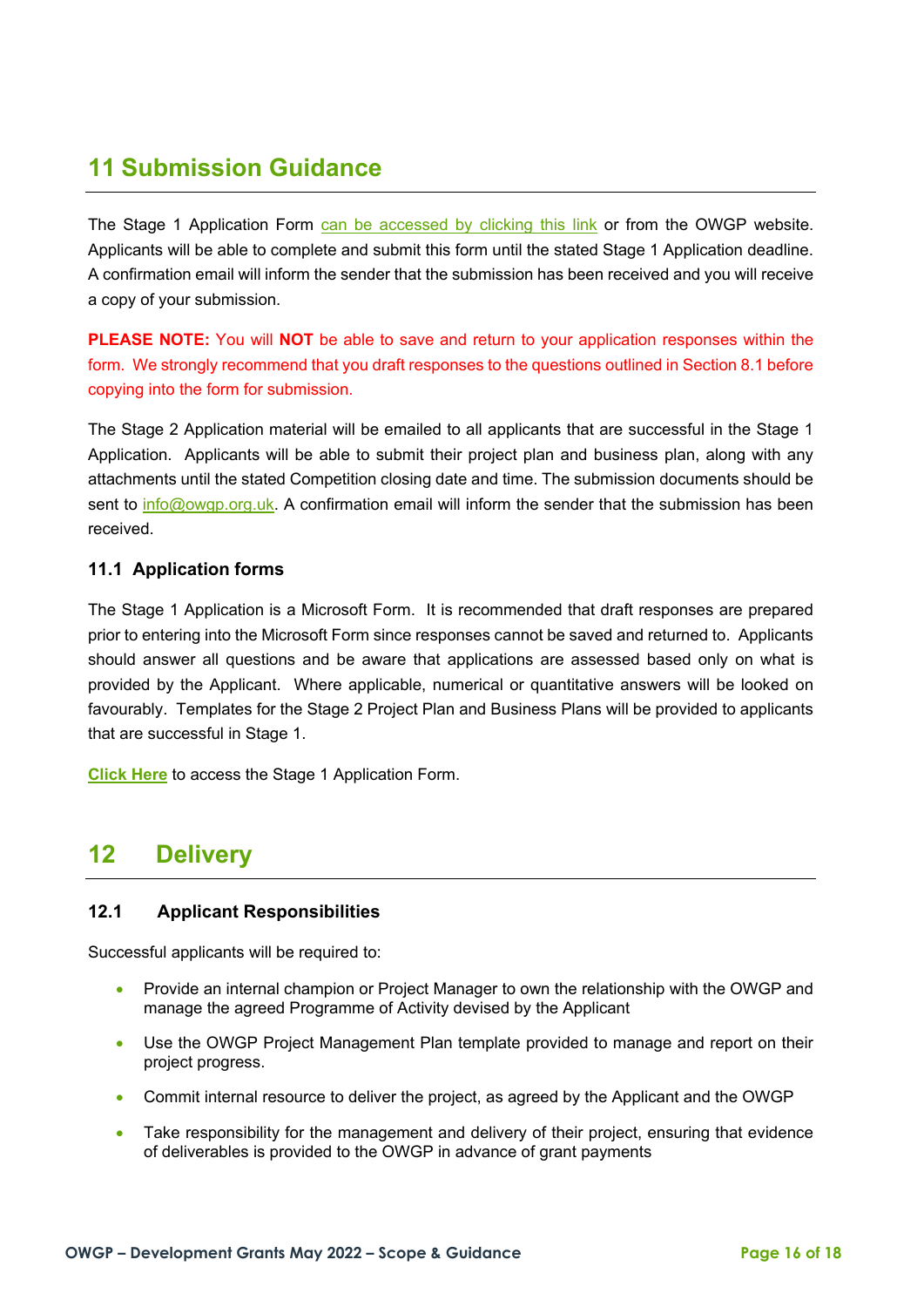- Manage any sub-contracting agreement with project partners (if applicable). The OWGP will contract directly with the Applicant
- Report to the OWGP for a minimum of five years on all outputs and specifically on increases in turnover, jobs, exports and IP. This includes major business milestones following engagement with the OWGP.
- Provide feedback to the OWGP Programme Team on this funding call
- Be open to publicity about participation in the OWGP

## **12.2 Funding**

Funding will be allocated to successful applicants in the form of a grant. Grant payments will be made to the lead organisation based on the completion of deliverables and evidence of expenditure at agreed milestone dates. Funding will be paid on all eligible project costs **net of VAT**.

Depending on the nature of the project, OWGP are open to exploring commercial profit-sharing arrangements post-project that would enable the reinvestment of funds back into OWGP support programmes. Please highlight in your application if you are open to profit sharing on commercial contracts resulting from OWGP support.

## <span id="page-16-0"></span>**13 Confidential Information and Intellectual Property**

The business information you provide in your online Application will be kept strictly confidential and will be used solely by the OWGP and Assessors for the purpose of this call.

It is the intention of the OWGP that a confidential and intellectually safe environment be created by the Call where Applicants will feel free to share their ideas and concepts without fear of plagiarism or impact on their secrecy. As a result, the OWGP will ensure that the Intellectual Property (IP) included in submissions to the Call and IP that will be developed during any subsequent phase is and will remain property of the provider, will be treated in confidence and exclusively for the purpose of assessing and evaluating the Call Application. If the Applicant does not want to share the outputs of its work with the OWGP, the OWGP will need some other form of proof that the work was completed.

The OWGP may use your contact details to approach you about future activities and initiatives (programmes, projects, events, training opportunities, etc.).